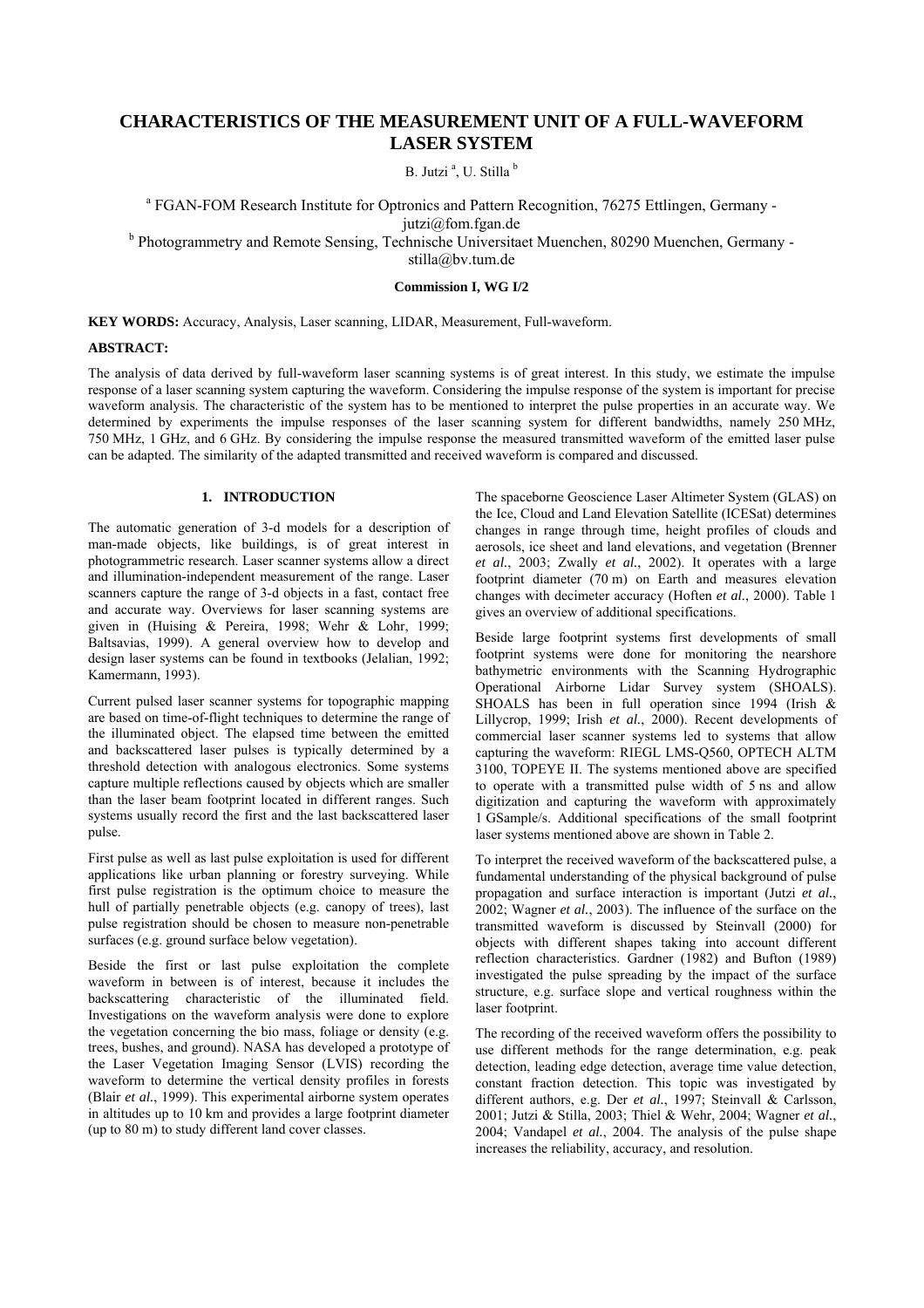| Large footprint laser systems          | <b>LVIS</b> | <b>GLAS</b> |  |
|----------------------------------------|-------------|-------------|--|
| Wavelength [nm]                        | 1064        | 1064        |  |
| Pulse length at FWHM <sup>a</sup> [ns] | 10          |             |  |
| Pulse repetition rate [Hz]             | 100-500     | 40          |  |
| Laser output energy [mJ]               |             | 75          |  |
| Laser beam divergence [mrad]           | $\sim$ 5    | 0.11        |  |
| Operating altitude [km]                | 10          | 600         |  |
| Scan angle $\lceil$ <sup>o</sup> ]     | ±7          |             |  |
| Detector bandwidth [MHz]               | 90          | $0.16 \& 1$ |  |
| Digitizer sampling rate [GSamples]     | 0.5         |             |  |

Table 1. Specifications of large footprint laser systems

capturing the waveform: LVIS (Blair *et al.*, 1999), and GLAS (Zwally *et al.*, 2002).<sup>a</sup> Full-width-at-half-maximum

The range estimation is further improved by the comparison

between the transmitted and the received waveform. This can be done by signal processing methods (e.g. cross-correlation, inverse filtering), if the sampling of the waveform is done with a high sampling rate. The maximum of the cross-correlation between the transmitted and received signal estimates the range value with a higher reliability and accuracy than considering the received waveform only (Hofton & Blair, 2001; Jutzi & Stilla, 2005; Thiel *et al.*, 2005).

Beside the range determination further surface features can be studied by waveform analysis, namely *reflectance*, *slope* and *roughness*. This specific surface features have an influence on the *amplitude* and *width* of the received waveform (Brenner *et al.*, 2003; Jutzi & Stilla 2002; Steinvall et al., 2004; Wagner *et al.*, 2006). For a parametric description of the pulse properties a Gaussian decomposition method on the waveform can be used (Hofton *et al.*, 2000; Jutzi & Stilla 2005; Persson *et al.*, 2005; Söderman *et al.*, 2005). Nowadays, waveform analysis is more and more established for remote sensing applications especially in forestry (Hug *et al.*, 2004; Reitberger *et al.*, 2006).

Depending on the application different surfaces have to be analyzed, e.g. for urban objects we have to deal with different elevated objects. In rural environment we have to deal with statistically distributed natural objects. The impact of the scene on the received waveform will be discussed using some standard examples (Figure 1). Different elevated object surfaces within the beam corridor lead to a mixture of different range values. A simple situation is given by a horizontal plane surface which will lead to a small pulse (Figure 1b). A plane which is slanted in relation to the viewing direction shows different range values within the footprint. This range interval which is given by the size of the footprint and the orientation of the plane leads to a spread of the pulse width (Figure 1c). A deformation of the pulse form can also be caused by perpendicularly oriented plane surfaces shifted by a small step



Figure 1. Effects of the surface on the received waveform.

a) transmitted waveform,

- b) plane surface,
- c) sloped surface,
- d) two slightly different elevated areas,
- e) two significantly different elevated areas,
- f) randomly distributed small objects.

in viewing direction (Figure 1d). A large step leads to two separate pulses (Figure 1e). Several surfaces with different range within the beam can result in multiple pulses. Randomly distributed small objects (e.g. by vegetation) spread over different range values within the beam leads as well to a spread of the pulse width (Figure 1f). These examples show the influence on the waveform by standard surface situations.

Beside the influence of the surface on the waveform the waveform is additionally affected by the used system, especially by the measurement unit itself. For precise waveform analysis it is relevant to consider the system characteristic. This system characteristic can be described by the impulse response of the used laser scanning system. To investigate the impulse response of laser scanning systems experiments are carried out by using receivers with various bandwidths.

In Section 2 an overview on the experimental setup is given. We show a method to estimate the impulse response of the laser scanning system in Section 3. The adaptation of the transmitted waveform by the impulse response and an evaluation for the similarity of the transmitted and received waveform is presented in Section 4. In Section 5 the method is proofed by experiments and results are depicted.

### **2. EXPERIMENTAL SETUP**

An experimental setup was built up for exploring the capabilities of a laser scanning system, which allows capturing the waveform.

| <b>Small footprint laser systems</b>   | <b>RIEGL LMS-0560</b> | <b>OPTECH ALTM 3100</b> | <b>TOPEYE II</b> |
|----------------------------------------|-----------------------|-------------------------|------------------|
| Wavelength [nm]                        | 1550                  | 1064                    | 1064             |
| Pulse length at FWHM <sup>a</sup> [ns] |                       |                         |                  |
| Pulse repetition rate [kHz]            | Up to $100$           | 50                      | 50               |
| Laser output energy [mJ]               |                       |                         |                  |
| Laser beam divergence [mrad]           | $\leq 0.5$            | $0.3$ or $0.8$          |                  |
| Operating altitude [m]                 | < 1500                | < 2500                  | ${}< 1000$       |
| Scan angle $\lceil \circ \rceil$       | ± 22.5                | ± 25                    | $\pm 20$         |
| Detector bandwidth [MHz]               |                       |                         |                  |
| Digitizer sampling rate [GSamples]     |                       |                         |                  |

Table 2. Specifications of small footprint laser systems capturing the waveform: RIEGL LMS-Q560 (http://www.riegl.com), Optech ALTM 3100 with Intelligent Waveform Digitiser (http://www.optech.on.ca), and TopEye Mark II (http://www.topeye.com). <sup>a</sup> Full-width-at-half-maximum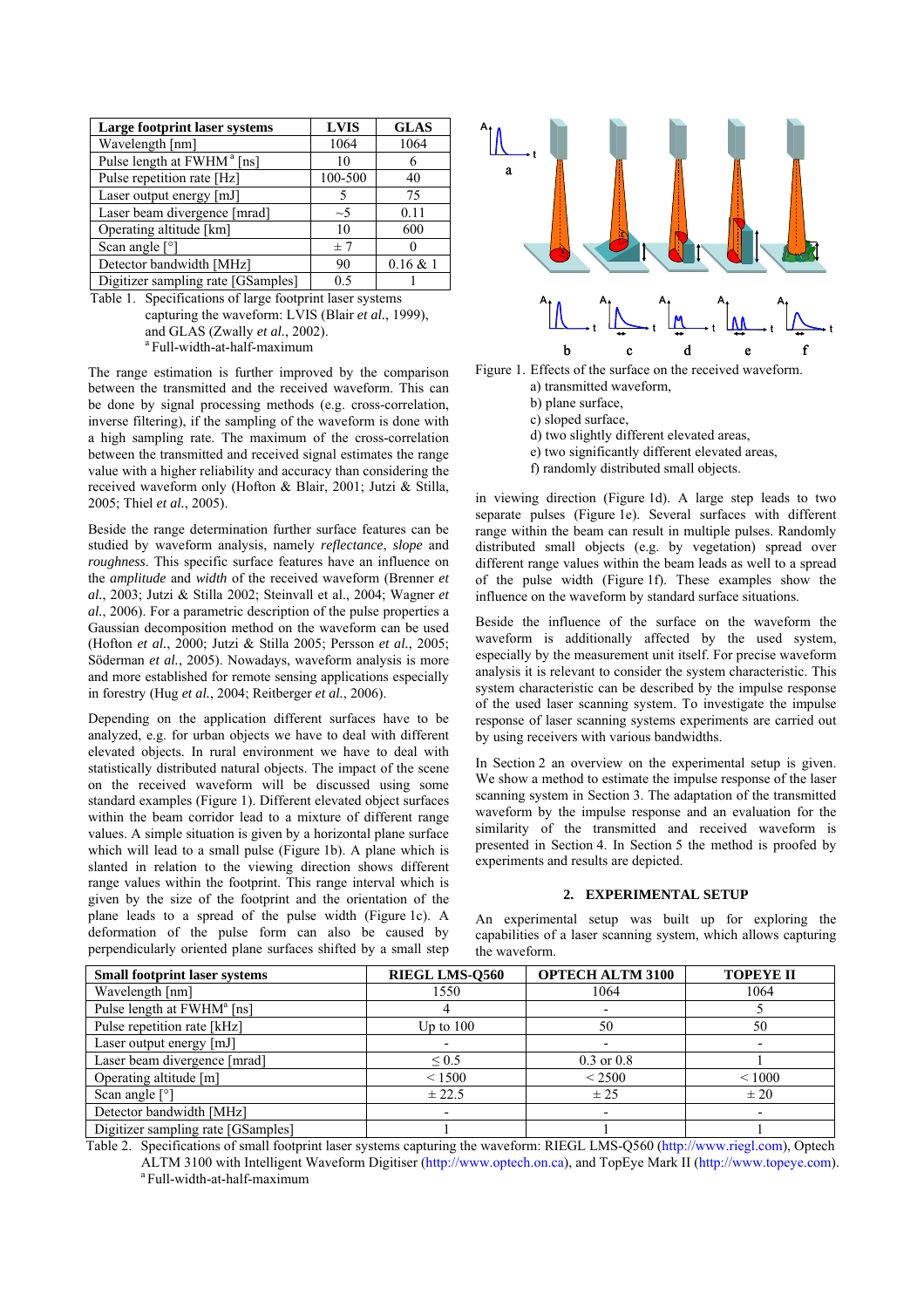### **2.1 Laser system**

The laser system has three main components: an emitter unit, a motion control unit, and receiver unit.

# **2.1.1** Emitter unit

We use a laser pulse system with a pulse duration of 5 ns at full-width-at-half-maximum (FWHM) and a high repetition rate (42 kHz). The average power of the laser is up to 10 kW. The multi-mode Erbium fiber laser operates at a wavelength of 1550 nm with a beam divergence of 1 mrad. The transmitted waveform of the emitted pulse shows strong random modulation for each emitted pulse. In Figure 2 two examples of the transmitted waveform are depicted. The shape of the waveform depends on the design of the laser system, where the system uses a photodiode to pump the multi mode fiber cavity and a fiber amplifier.



Figure 2. Two samples of the transmitted waveform.

# **2.1.2** Motion control unit

For the 2-d scanning process a moving mirror is used for an elevation scan with  $\pm 15$  degrees in vertical direction (320 raster steps) and a rotation stage for an azimuth scan with 360 degree rotation in horizontal direction (variable number and spacing of the raster steps).

#### **2.1.3** Receiver unit

The receiver unit to capture the waveform usually contains PIN<sup>d</sup> or APD<sup>e</sup> photodiodes. For our investigations we used receivers with various bandwidths (250 MHz, 750 MHz, 1 GHz, 7 GHz, and 12 GHz) containing photodiodes sensitive at wavelengths of around 900 to 1700 nm. An overview for the specifications of the receivers which were used in the experiment is given by Table 3. Furthermore, we use an A/D converter with 20 GSamples/s. The A/D conversion and digital recording is accomplished by using a digital memory oscilloscope (Le Croy - Wavemaster 8600A), where the bandwidth of the oscilloscope is limited to 6 GHz.

# **3. ESTIMATING THE IMPULSE RESPONSE OF THE SYSTEM**

The measured received waveform of the backscattered laser pulse depends on the transmitted waveform *s*[*t*] of the emitted laser pulse, the impulse response  $h_R[t]$  of the measurement unit for the received waveform, the spatial beam distribution of the used laser  $P[x, y]$ , and the illuminated surface  $S[x, y, z]$ . The received waveform  $r_M[x, y, z, t]$  can be expressed by a convolution of the relevant terms mentioned above and we get

$$
r_M[x, y, z, t] = s[t]^* h_R[t]^* P[x, y]^* S[x, y, z]
$$
 (1)

where (\*) denotes the convolution operation. The spatial beam distribution is typically Gaussian, and the surface characteristic can be described by its geometry and its reflectance properties (usually a mixture of diffuse and specular). If the transmitted waveform *s*[*t*] is as well measured it can be described by

$$
s_M[t] = s[t]^* h_s[t], \qquad (2)
$$

where  $h_{\mathcal{S}}[t]$  is the impulse response of the measurement unit of the transmitted waveform. Both impulse responses are mainly affected by the used photodiode(s) and amplifier(s).

Assuming a perfectly flat surface perpendicular to the propagation direction of the laser beam we derive with Equation 1

$$
r_M[t] = s[t]^* h_R[t].
$$
 (3)

The measured waveforms  $s_M[t]$  and  $r_M[t]$  may not necessarily represent the real waveforms of the laser pulses. Depending on the bandwidth of the used photodiodes and amplifiers the waveforms of the used laser system show more or less detailed information. The depicted transmitted waveforms in Figure 2 are recorded with a high bandwidth of 6 GHz and are sampled with 20 GSamples/s. However, we want to characterize the system by its impulse response *h*[*t*] independent of the bandwidth of the measurement unit. But, how can we determine the impulse response of the used system?

For estimating the impulse response *h*[*t*] of the measurement unit a deconvolution is necessary. The deconvolution can be easily formulated by transforming Eq. 2 and 3 in frequency domain

$$
\underline{S}[f] = \frac{S_M[f]}{H_S[f]} = \frac{R_M[f]}{H_R[f]}.
$$
\n(4)

Terms  $S[f]$ ,  $S_M[f]$ ,  $R_M[f]$ ,  $H_S[f]$ , and  $H_R[f]$  are the Fourier transforms of the corresponding terms  $s[t]$ ,  $s_M[t]$ ,  $r_M[t]$ ,

| <b>Receivers</b>               | <b>TTI-TIA 950<sup>a</sup></b> | <b>TTI-TIA 950<sup>b</sup></b> | New Focus 1611 | <b>TTI-TIA 4000<sup>c</sup></b> | New Focus 1544 <sup>c</sup> |
|--------------------------------|--------------------------------|--------------------------------|----------------|---------------------------------|-----------------------------|
| 3dB bandwidth [MHz]            | 250                            | 750                            | 1000           | 7000@ <sub>6000</sub>           | 12000@ <sub>6000</sub>      |
| Detector Material/Type         | InGaAs/PIN <sup>d</sup>        | In GaAs/PIN                    | InGaAs/PIN     | In $GaAs/APD^e$                 | InGaAs/PIN                  |
| Wavelength [nm]                | 900-1700                       | 900-1700                       | 900-1700       | $950 - 1650$                    | $950 - 1650$                |
| Minimum NEP [pW/ $\sqrt{Hz}$ ] |                                |                                | 20             | 16                              | 33                          |
| Detector Diameter $[\mu m]$    | 100                            | 100                            | 100            | 30                              | 25                          |

Table 3. Specifications of the receivers used in the experiment  $a$ <sup>a</sup> Gain of 10.0

 $<sup>b</sup>$  Gain of 1.0</sup>

c Bandwidth is limited by the digital oscilloscope to 6 GHz

d Positive intrinsic negative diode

e Avalanche photodiode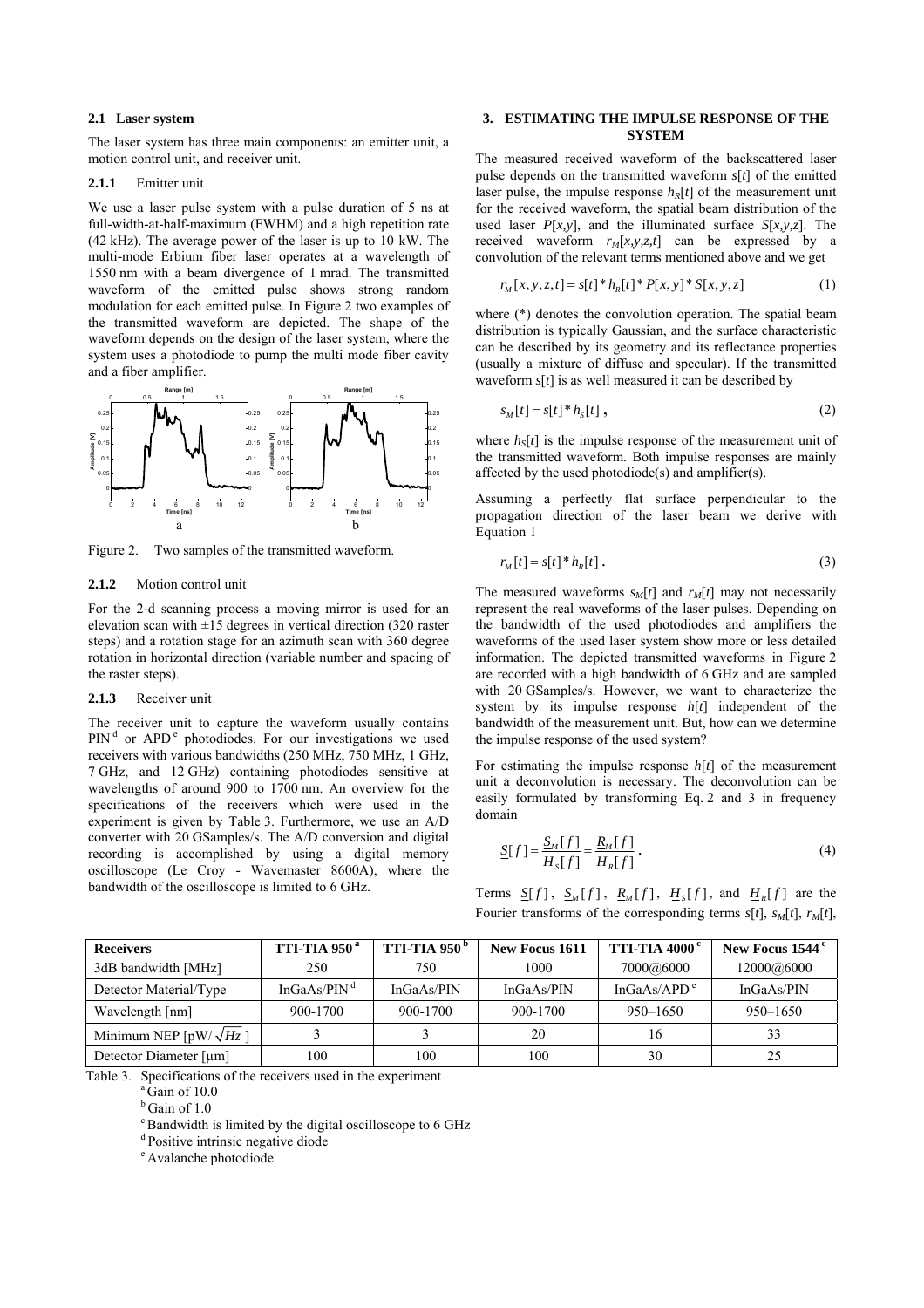$h_S[t]$ , and  $h_R[t]$ .

This can be written as

$$
\underline{R}_M[f] = \underline{S}_M[f] \cdot \frac{\underline{H}_R[f]}{\underline{H}_S[f]} = \underline{S}_M[f] \cdot \underline{H}[f],\tag{5}
$$

where  $H[f]$  is the transfer function of the system.

To estimate the transfer function  $H[f]$  a frequency-domain division of  $R_M[f]/S_M[f]$  has to be carried out. By the inverse Fourier transformation of  $H[f]$  we obtain  $h[t]$ .

Usually the measurement of the transmitted and received waveforms is affected by noise from photodiode and amplifier. Then a straightforward direct division operation leads to a noisy transfer function and as well to a noisy impulse response (Figure 3a) without any significant information.

To avoid this, a sample of *N* single impulse responses is averaged and we receive the averaged impulse response

$$
\overline{h}[t] = \frac{1}{N} \sum_{n=1}^{N} h_n[t],\tag{6}
$$

which describes the characteristic of the system. An averaged impulse response (*N*=1000) is depicted in Figure 3b.



Figure 3. Impulse response of the system: a) Example of a single impulse response  $h_1[t]$ , b) Averaged impulse response  $\overline{h}[t]$ .

# **4. ADAPTATION OF THE TRANSMITTED WAVEFORM AND EVALUATION**

If the impulse response is determined the transmitted waveform  $s_M[t]$  can be adapted to consider the characteristic of the measurement system. Therefore the adaptation of the transmitted waveform is given by

$$
s_{\overline{h}}[t] = s_M[t]^* \overline{h}[t], \qquad (7)
$$

where  $s_{\overline{k}}[t]$  describes the *adapted transmitted waveform*.

Assuming a perfectly flat surface the shape of the adapted transmitted waveform should be closer to the shape of the received waveform of the backscattered pulse than the transmitted waveform of the emitted pulse. The similarity of the adapted transmitted waveform and the received waveform should be generally increased with this adaptation.

To proof the similarity of the adapted transmitted waveform  $s_{\overline{h}}[t]$  and the received waveform  $r_M[t]$  the correlation is the favorite method. Therefore the maximum coefficient of the normalized cross-correlation function has to be determined. The normalized cross-correlation function is defined with

$$
k \left[ \tau \right] = R_{sr}[t + \tau] = \frac{\sum_{t=0}^{M-1} s_{\overline{h}}[t] \cdot r_M[t + \tau]}{\sqrt{\sum_{t=0}^{M-1} s_{\overline{h}}[t]^2 \cdot \sum_{t=0}^{M-1} r_M[t]^2}},
$$
(8)

where *M* is the length of the correlation function  $k \lceil \tau \rceil$  and the maximum correlation coefficient  $R'$  is derived by

$$
R' = \max(k' [\tau]). \tag{9}
$$

To compare the transmitted waveform  $s_M[t]$  and the received waveform  $r_M[t]$  the correlation coefficient is calculated in the same manner as shown in Equation 8 and 9, where the maximum correlation coefficient is denoted with *R* . Generally the correlation coefficient is close to 1 for high similarity of the shape of the two waveforms. The result received for *R* ' and *R* can be compared with each other and evaluated.

### **5. EXPERIMENTS**

To study the impulse response of laser scanning systems experiments are carried out by using receivers with various bandwidths. Figure 4 depicts a schematic description of the processing chain for the experiments.



Figure 4. Processing chain.

First the transmitted and the received waveform are measured with the laser scanning system (Figure 4-1) for a sample of *N*=1000 emitted pulses, where the transmitted and the received waveforms are recorded by separate receivers of the same type and with the same bandwidth.

It has to be mentioned that the receiver TTI-TIA 950 operates at bandwidths of 250 and 750 MHz depending on the pre-selected gain factor, which can be set manually. Furthermore, for the experiments there wasn't an equal pair of receivers with the supported 6 GHz bandwidth of the digital memory oscilloscope available. Therefore we selected two different receivers with a higher bandwidth, where the TTI-TIA 4000 (7 GHz) was used to capture the transmitted waveform and the New Focus 1544 (12 GHz) to capture the received waveform of the laser pulse.

The illuminated target is a flat surface with an orientation perpendicular to the laser beam propagation direction and high material reflectance positioned at a range of approximately 80 m. The high material reflectance is necessary to capture the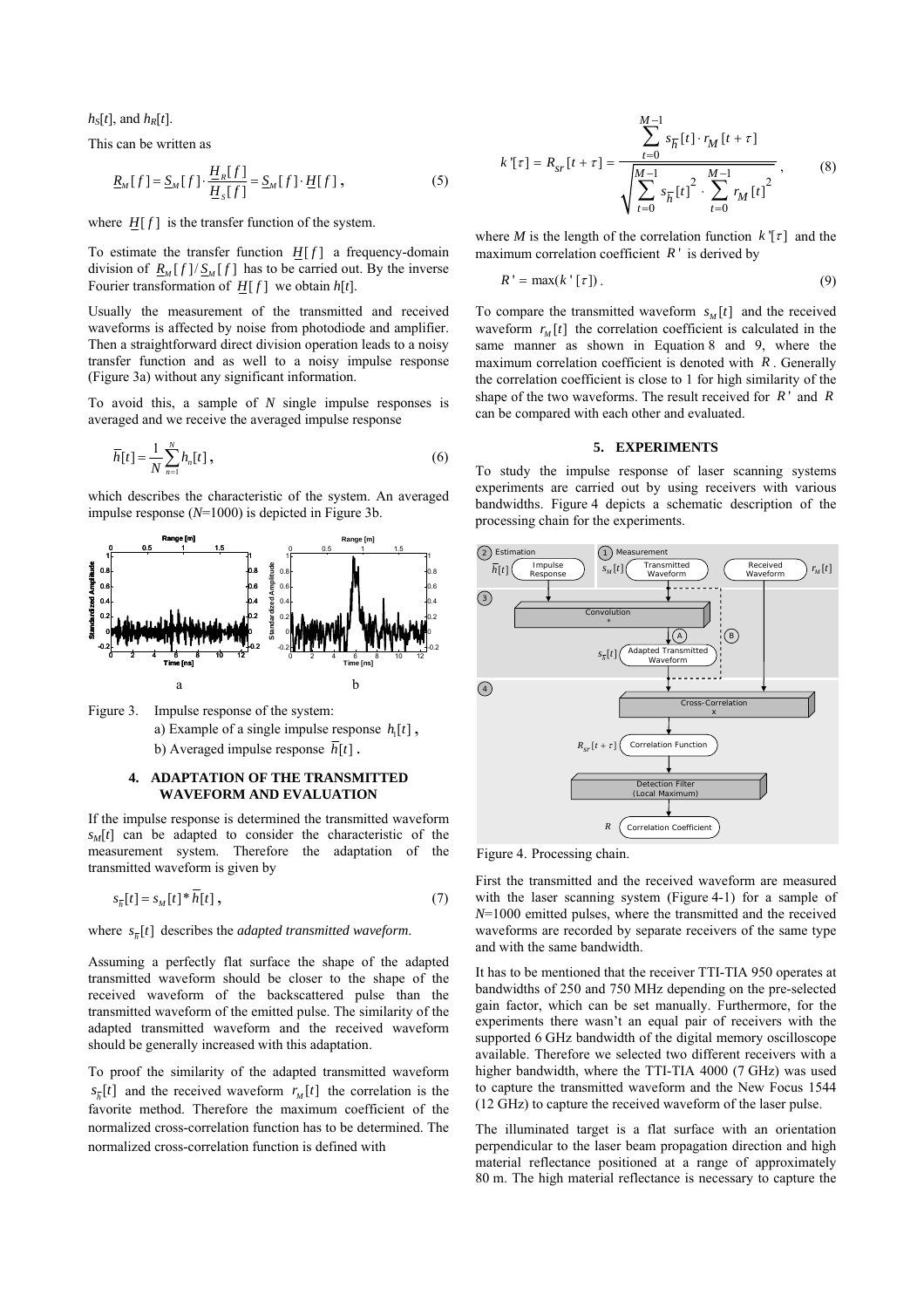| <b>Receivers</b>                                                             | <b>TTI-TIA</b><br>950 | <b>TTI-TIA</b><br>950 | <b>New Focus</b><br>1611 | <b>TTI-TIA 3000<sup>a</sup></b><br>New Focus 1544 <sup>a</sup> |
|------------------------------------------------------------------------------|-----------------------|-----------------------|--------------------------|----------------------------------------------------------------|
| 3dB bandwidth [MHz]                                                          | 250                   | 750                   | 1000                     | @6000                                                          |
| $\overline{A}$ Average value $\overline{R}$ of the correlation coefficient   | 0.9734                | 0.9756                | 0.9737                   | 0.9688                                                         |
| $\circledcirc$ Average value $\overline{R}$ ' of the correlation coefficient | 0.9782                | 0.9817                | 0.9776                   | 0.9745                                                         |
| (A) Standard deviation $\sigma_R$ of the correlation coefficient             | 0.0085                | 0.0585                | 0.0072                   | 0.0321                                                         |
| $\circ$ Standard deviation $\sigma_{R}$ of the correlation coefficient       | 0.0075                | 0.0588                | 0.0068                   | 0.0320                                                         |

Table 3. Specifications of the receivers used in the experiment.<br><sup>a</sup> Bandwidth is limited by the digital oscilloscope to 6 GHz

waveform with receivers of low sensitivity. Especially the receivers with bandwidths greater than 1 GHz have a very low sensitivity.

To estimate the impulse response of the system (Figure 4-2) the measured sample is processed as described in Section 3. The average of the single impulse responses derived by the various receiver pairs is depicted in Figure 5. Measurements are carried out for the following bandwidths: 250 MHz, 750 MHz, 1 GHz, and 6 GHz. With increasing bandwidth the width of the impulse response decreases. Caused by the small number of the measured samples (*N*=1000) the estimated impulse response shows still some noise characteristics, especially the impulse responses derived by the receivers with low bandwidths. For further processing only the values greater than zero of the impulse response itself are considered and the background noise is set to zero. Beside this straightforward estimation of the impulse response further investigations in frequency-domain for noise reduction (e.g. low pass filtering) might be of interest for performance optimization, but this was not further investigated in this paper.

However the estimated impulse response is convolved with the transmitted waveform for each emitted pulse to determine the adapted transmitted waveform  $s_{\overline{h}}[t]$  (Figure 4-3).

To evaluate the transmitted waveforms  $s_M[t]$  and  $s_{\overline{k}}[t]$  the correlation coefficient of the transmitted and the received



Figure 5. Impulse responses of the laser scanning system for various receivers: a) 250 MHz bandwidth,

- b) 750 MHz bandwidth,
- c) 1 GHz bandwidth,
- d) 6 GHz bandwidth.

waveform is calculated for each single emitted laser pulse (Figure 4-4). The correlation coefficient is extracted from the correlation function by detecting the local maximum and determines the maximum value. To compare the adapted (Figure 4-A) and the corresponding measured transmitted waveform (Figure 4-B, dashed line), the correlation coefficients are determined and compared with each other. Then the average values  $\overline{R}$  ( $\overline{R}$ <sup>T</sup>) and the standard deviation values  $\sigma_R$  ( $\sigma_{R}$ <sup>T</sup>) of the correlation coefficient  $R$  ( $R$ <sup>'</sup>) for 1000 samples is calculated for each measurement. The results are presented in Table 3.

For all investigated bandwidths the average value  $\overline{R}$  of the correlation coefficient derived by the adapted transmitted waveform  $s_{\overline{k}}[t]$  is higher than the average value  $\overline{R}$  derived by the transmitted waveform  $s_M[t]$ . The standard deviation  $\sigma_{R'}$ of the correlation coefficient derived by the adapted transmitted waveform is lower for three of four measurements.

# **6. DISCUSSION**

All experiments are carried out in the same manner, only receivers with various bandwidths are used for each measurement. The similarity of the shape of the transmitted waveform and the received waveform is generally very high, but could be increased with the *adapted transmitted waveform*. It has to be mentioned, that the significance is not as high as we expected. In relation to the amplitude of the estimated impulse response large noise influences could be observed at low bandwidths. With increasing the bandwidth the width of the impulse response decreases. This might depend on the manufacturing accuracy of the used photodiodes. The width of the adapted impulse responses  $\overline{h}[t]$  is smaller than the width of the transmitted waveform  $s_M[t]$  of the emitted laser pulse (compare Figure 3 and 5). The convolution of the impulse response with the transmitted waveform has a low pass effect on the transmitted waveform.

### **7. CONCLUSION**

In this work it was shown that the waveform is affected by the measurement unit. The influence of the measurement unit on capturing the transmitted and received waveforms of the laser pulse can be described by the impulse response which characterizes the system. To study the measurement unit we determined the impulse response of the laser scanning system for different bandwidths, namely 250 MHz, 750 MHz, 1 GHz, and 6 GHz. Considering the impulse response by calculating the adapted transmitted waveform increases the similarity of the shape of the transmitted and the received waveform. For precise waveform analysis the similarity of both measured waveforms is important to determine the influence of the surface in an accurate way. This is helpful to extract surface features with